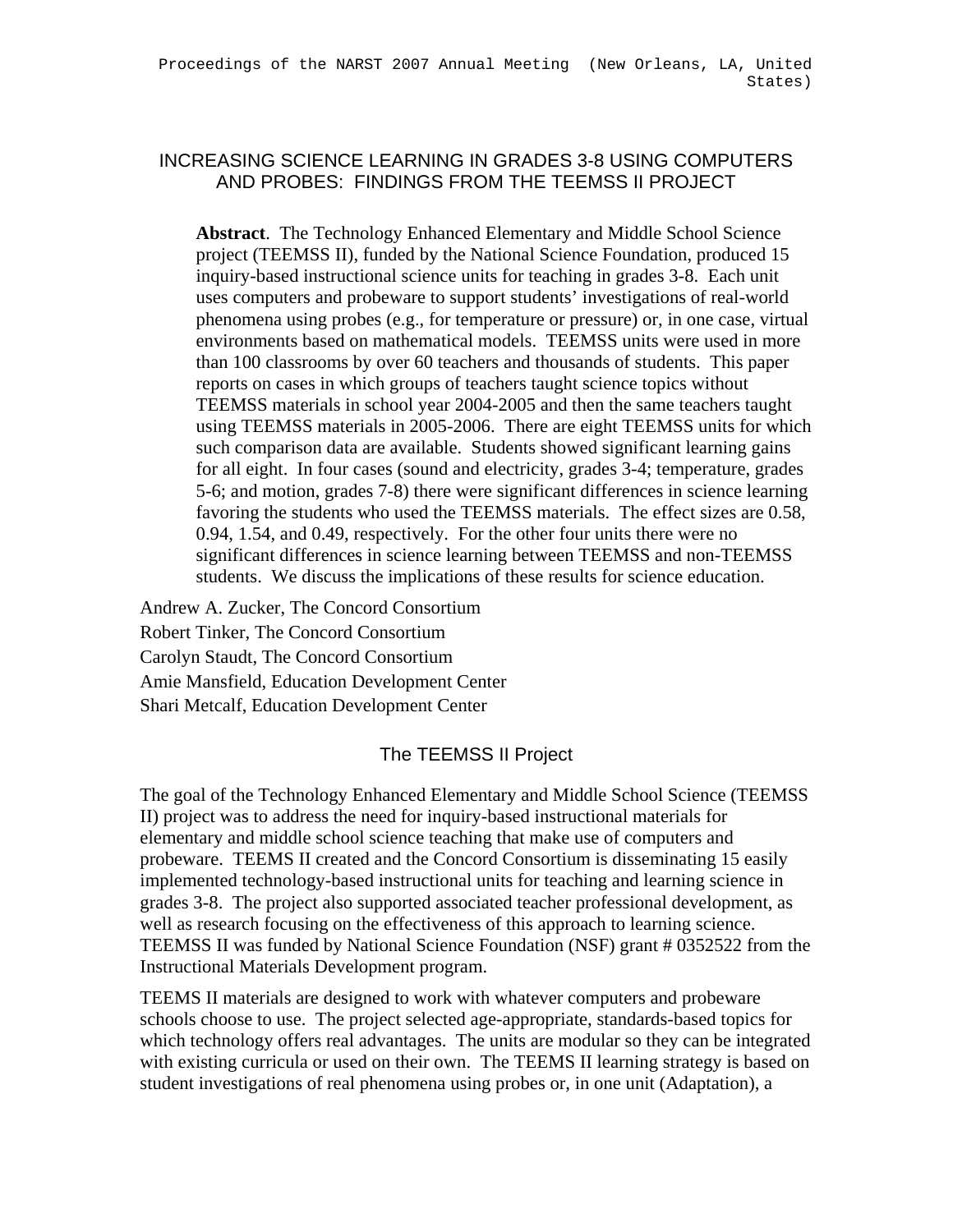virtual environment based on mathematical models. To support student learning, the project produced software, curriculum materials, and an online course for teachers.

TEEMSS II was an extension of a prior TEEMSS pilot project NSF funded by the NSF IMD program (grant #9986419). This pilot project demonstrated the soundness of the overall approach and funded the development of a structure for the materials that was used in TEEMSS II. The pilot project focused on developing just two units and testing them with three groups of teachers, supporting one group of teachers with a face-to-face workshop and the other groups exclusively with online courses. Units that address the *National Science Education Standards* (*NSES*) middle school force and motion and energy transfer standards were developed. Because teachers report that these standards are difficult to achieve, they represented a challenging test of our approach. Pre- and post-tests aligned to the standards were given to students to measure their learning gains (Metcalf & Tinker, 2003).

# *The TEEMSS Units*

TEEMSS II produced 15 units keyed to the *National Science Education Standards* that take advantage of computers, sensors, and interactive models. Five units each were developed for grade levels 3-4, 5-6, and 7-8, with each set of units targeting the five NSES standards: Inquiry, Physical Science, Life Science, Earth and Space Science, and Technology and Design, as well as the National Council of Teachers of Mathematics (NCTM) standards. All of the units are now available to download and use, free of charge, at [http://teemss.concord.org/.](http://teemss.concord.org/)

Every unit contains two one-week investigations, each with a discovery question, several trials, analysis, and further investigations. There is also a teacher's version of each investigation, which contains background material, answers to questions, and a discussion guide. Table 1 on the next page shows the 15 curriculum units and the technology used in each.

# *Technology and Science Education*

Computers and other digital technologies are an essential part of modern science, but they are not widely used in elementary and middle school science education. For example, in 2000 fewer than one-third of science teachers in grades 5-8 reported ever collecting data using sensors or probes (Hudson, McMahon, & Overstreet, 2002). Yet there is widespread agreement that computer and information technologies should be an integral part of elementary and middle school science teaching, in ways that can greatly improve learning. The *National Science Education Standards* (NRC, 1995), the *Benchmarks for Science Literacy* (AAAS, 1993) and many state education standards require the integration of technology into science teaching and learning starting as early as first grade, as a way to facilitate student inquiry and enhance students' understanding of temperature, pressure, and many other phenomena.

At its core science is about investigating, exploring, asking questions, analyzing, and thinking. Technology is uniquely able to support observation and inquiry in ways that are largely lacking in elementary science teaching. A substantial body of research shows that probeware can facilitate student learning of complex relationships (Adams & Shrum, 1990; Beichner, 1990; Friedler, Nachmias, & Linn, 1990; Krajcik & Layman, 1993;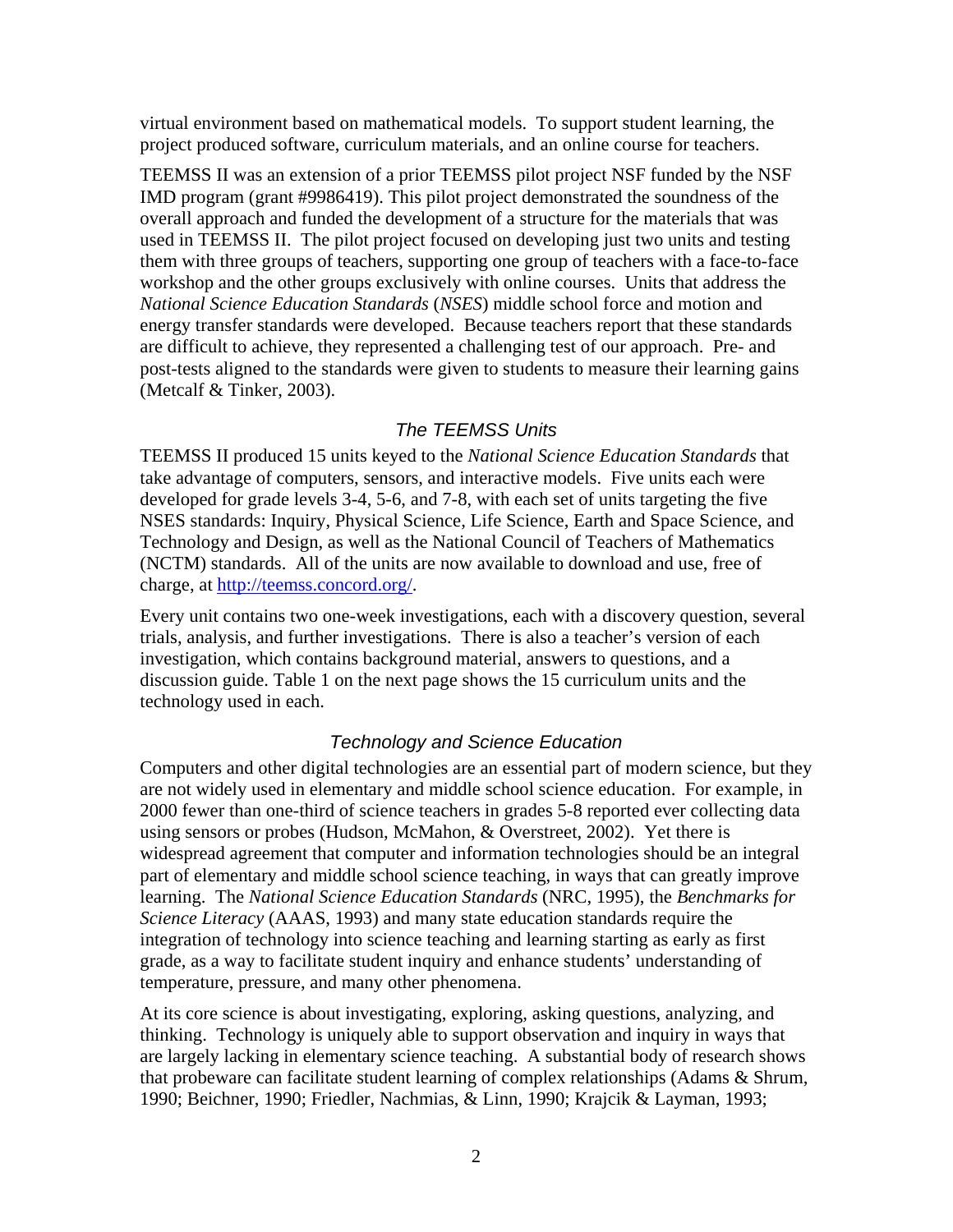Laws, 1997; Linn, Layman, & Nachmias, 1987). Similarly, models and simulations allow students to understand through exploration the behavior of systems that are difficult or impossible to understand by other means (Beichner, 1990; Brassell, 1987; Mokros & Tinker, 1987; Thornton, 1997).

#### Table 1

#### The TEEMSS II Curriculum Units

| Standard                                  | Grades 3-4                                                                                                                                            | Grades 5-6                                                                                                                                            | Grades 7-8                                                                                                                         |  |
|-------------------------------------------|-------------------------------------------------------------------------------------------------------------------------------------------------------|-------------------------------------------------------------------------------------------------------------------------------------------------------|------------------------------------------------------------------------------------------------------------------------------------|--|
| <b>Inquiry</b>                            | Sound<br>Explore sound and<br>vibrations with the<br>SoundGrapher                                                                                     | <b>Water and air</b><br>temperature<br>Mix fluids and measure<br>temperature changes<br>with a temperature<br>sensor                                  | <b>Air Pressure</b><br>Explore soda bottle,<br>balloons and lungs with<br>a gas pressure sensor                                    |  |
| <b>Physical</b><br><b>Science</b>         | <b>Electricity</b><br>Explore light bulbs,<br>batteries, and wires<br>using a voltage sensor                                                          | Levers and machines<br>Design and test your<br>own compound<br>machine with a force<br>sensor                                                         | <b>Motion</b><br>Graph, describe, and<br>duplicate motion using<br>a motion sensor                                                 |  |
| <b>Life Science</b>                       | <b>Sensing</b><br>Compare electronic and<br>human sensing of your<br>environment using<br>temperature and light<br>sensors                            | <b>Monitoring a living</b><br>plant<br>Monitor a living plant in<br>a plastic bag with<br>relative humidity and<br>light sensors                      | <b>Adaptation</b><br>Explore population,<br>selection pressure and<br>adaptation with a<br>computer model                          |  |
| Earth &<br><b>Space</b><br><b>Science</b> | Weather<br>Observe and measure<br>weather-related<br>changes with<br>temperature and<br>relative humidity<br>sensors                                  | Sun, Earth, Seasons<br>Connect planetary<br>motion to day/night<br>cycles and seasons<br>with a light sensor                                          | <b>Water cycle</b><br>Study water phase<br>changes and relate to<br>terrestrial phenomena<br>with temperature and<br>light sensors |  |
| Technology/<br><b>Engineering</b>         | Design a playground<br>Study your playground<br>and build models of<br>several pieces of<br>playground equipment<br>using force and motion<br>sensors | Design a greenhouse<br>Build a working<br>greenhouse model and<br>monitor conditions<br>using temperature, light,<br>and relative humidity<br>sensors | Design a<br>measurement<br>Choose something to<br>measure and devise a<br>way to do it using any<br>or all of the sensors          |  |

Notwithstanding research studies focusing especially on higher grade levels, there is a scarcity of research and data about the efficacy of using probes and computers to teach and learn science in elementary and middle schools. What research does exist has often been done with small numbers of students. For example, a recent study of probeware (also called microcomputer-based labs, or MBLs) that reported significant positive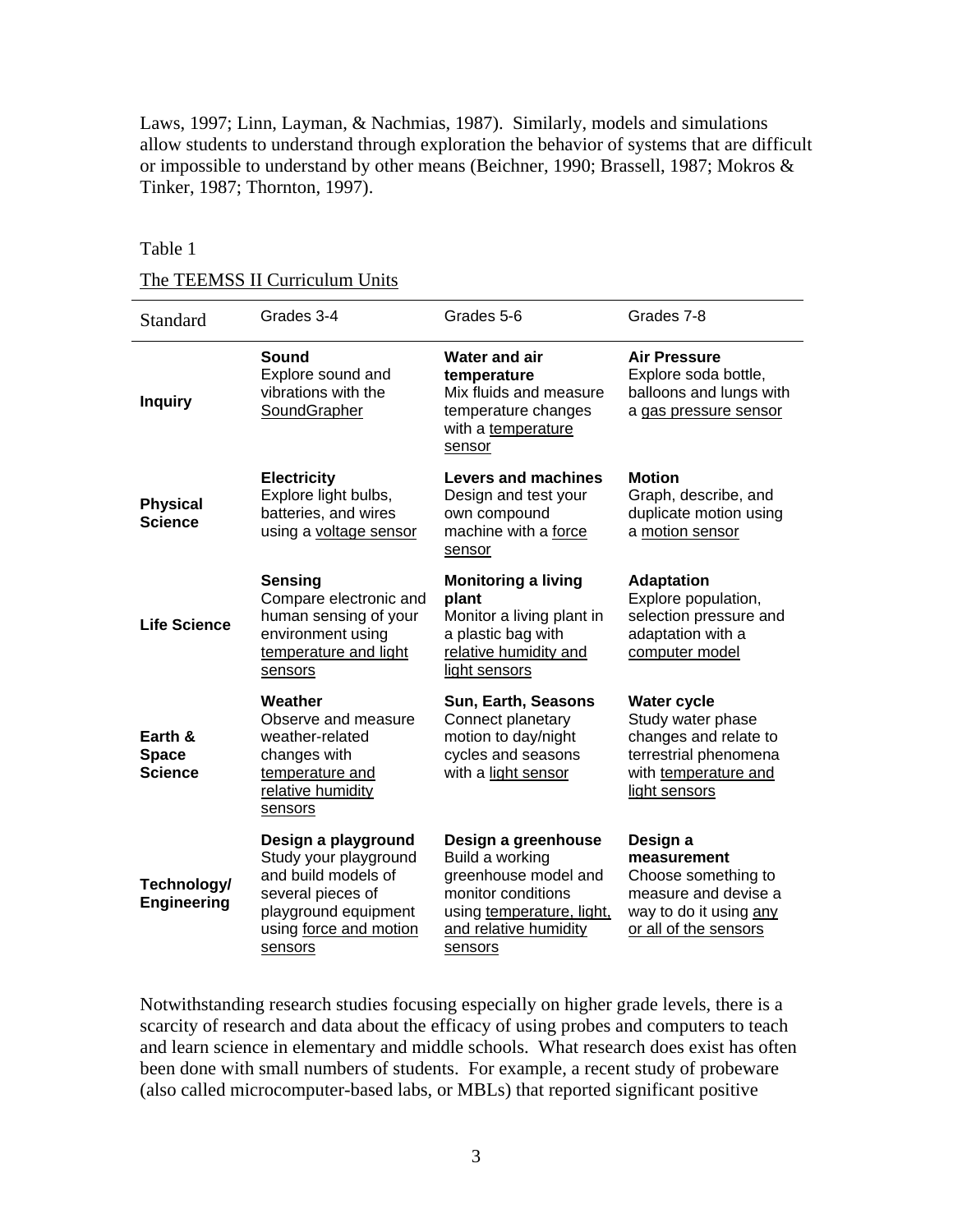impacts favoring the use of probes was based on a sample of only 65 fourth-grade students (Nicolaidou et al., 2007). One important goal of TEEMSS II was to conduct trials and research with larger numbers of students.

The TEEMSS pilot study was useful in that it found that handhelds and probes can be effective in inquiry learning environments at the middle school level (Metcalf & Tinker, 2003), and that online teacher professional development could effectively prepare teachers to use inquiry-based materials. Nonetheless, the pilot study did not include a comparison group. TEEMS II was funded in part to conduct additional, more rigorous research on the efficacy of using probes and computers to teach science in grades three through eight and report evidence of the effectiveness of technology-based materials.

Another major goal of the TEEMSS project was to explore ways of bridging the "digital divide" by reducing the cost to schools of implementing ICT-based instructional materials. This objective led us to examine to what extent inexpensive handheld computers could be used instead of networked desktop computers. As a result, all TEEMSS classroom units used handhelds, but the probeware and curriculum materials could be used on desktops as well. Our commitment to reducing costs also led to the development of an innovative design for low-cost probeware.

## *TEEMS Trials*

During the period of the grant, TEEMSS units were used in classrooms during academic years 2004-2005, 2005-2006, and 2006-2007. Altogether, 66 teachers, who were located in more than a dozen school districts in three states, used one or more of the units during those years. Data about these teachers and the students they taught provide a rich source of information about both the implementation of the units and student learning outcomes. (Data reported in this paper come from a subset of the 66 teachers, as described below.)

## Research Design

This paper focuses on eight TEEMSS units, those for which pre- and post-test data are available for classes using the TEEMSS materials and for comparison classes learning the same topics but without using the TEEMSS materials. (Three other TEEMSS units—the design units, which focus on the *NSES* standard for Technology/Engineering—used embedded performance assessments but did not include pre- and post-tests. For the remaining four units, no data were collected from classes that were learning the science content but without using TEEMSS materials.)

During 2004-2005, some teachers taught the topics of these eight units with the TEEMSS materials, while others taught the same topics without TEEMSS materials. In 2005-2006, all participating teachers used the TEEMSS materials. Table 2 shows the numbers of teachers and students in each of these conditions. Data about thousands of instances of students using a TEEMSS unit were collected.

A number of comparisons were made between students studying the same science topics either without using the TEEMSS materials or with the TEEMSS materials. This paper focuses on the most rigorous comparison, namely cases in which groups of teachers taught science topics without TEEMSS materials in school year 2004-2005 and then the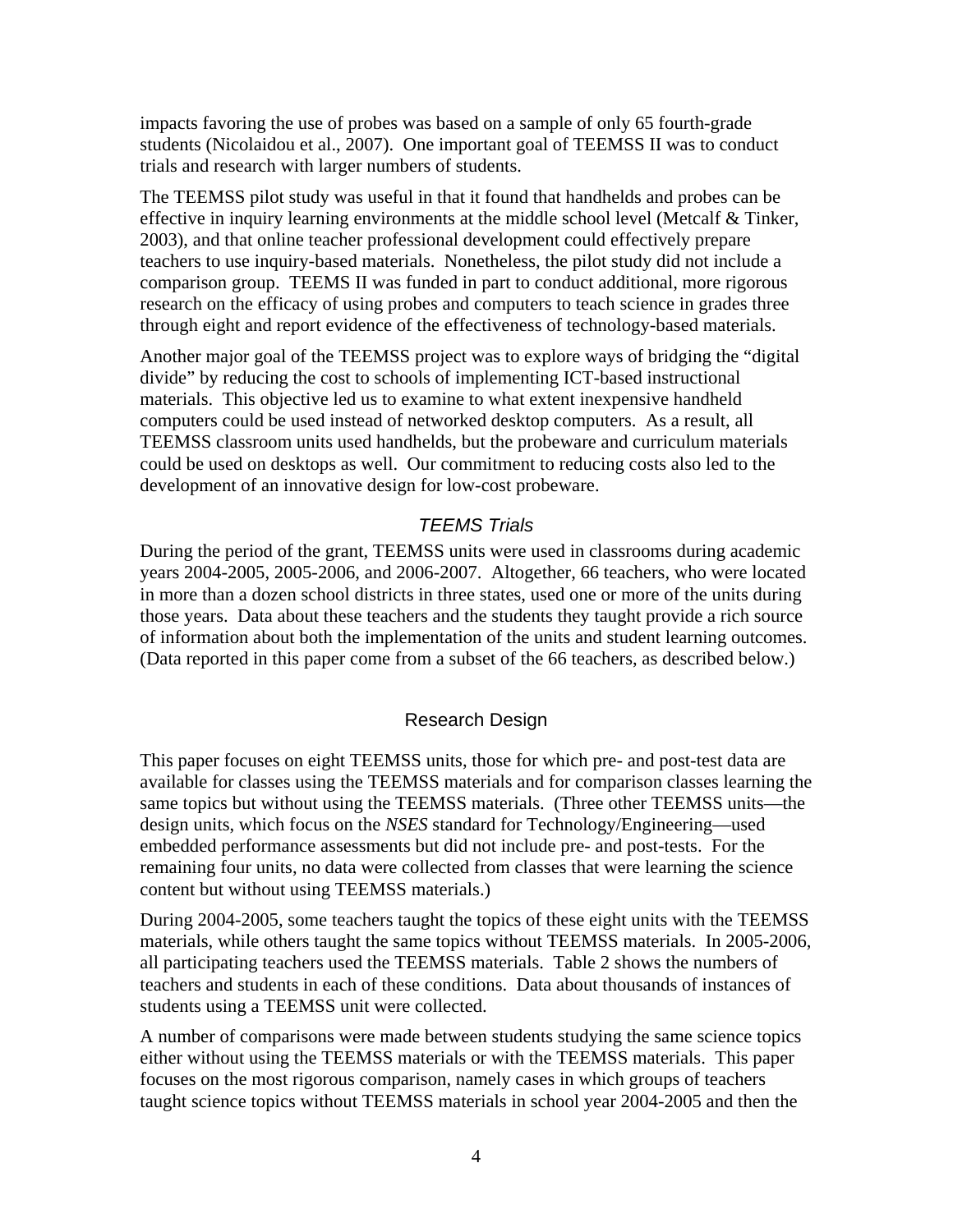same teachers taught those topics again using TEEMSS materials in school year 2005- 2006. (These teachers are included under the 2004-2005 non-TEEMSS column in Table 2 and then again in the 2005-2006 TEEMSS column.) By focusing on groups consisting of the same teachers teaching in two different ways, one important potential threat to the validity of the findings can be eliminated because there were no differences between teachers in the experimental (TEEMSS) and the comparison (non-TEEMSS) classes.

### Table 2

### Teachers and Students Participating in the TEEMSS Research

|                           | Number of teachers (number of students)<br>used in data analysis |               |                       |              |  |
|---------------------------|------------------------------------------------------------------|---------------|-----------------------|--------------|--|
|                           |                                                                  | 2004-2005     |                       | 2005-2006    |  |
|                           | <b>TEEMSS unit</b>                                               | <b>TEEMSS</b> | non-<br><b>TEEMSS</b> | <b>TEEMS</b> |  |
| Grades<br>$3\overline{4}$ | Sound                                                            | 2(38)         | 10 (154)              | 15 (245)     |  |
|                           | Electricity                                                      | 0(0)          | 12 (185)              | 12 (173)     |  |
|                           | Human and Electronic<br>Sensing                                  | 7 (126)       | 1(35)                 | 13 (224)     |  |
| Grades<br><b>გ.</b>       | Water and Air<br>Temperature                                     | 5(253)        | 4 (149)               | 6(228)       |  |
|                           | Levers and Machines                                              | 0(0)          | 6(120)                | 8(248)       |  |
|                           | Monitoring a Living Plant                                        | 0(0)          | 6 (193)               | 7(268)       |  |
| Grades<br>$7 - 8$         | Pressure                                                         | 1(30)         | 2(42)                 | 4 (120)      |  |
|                           | <b>Understanding Motion</b>                                      | 3(245)        | 2(44)                 | 4 (190)      |  |
|                           | <b>TOTALS</b> *                                                  | 18 (662)      | 43 (922)              | 91 (2,198)   |  |

Teachers and students often used more than one unit in a year, and if so they are counted more than once in this table. Note that there were 20 different teachers teaching one or more units without TEEMSS in 2004-2005 and with TEEMSS in 2005-2006.

### *Measures of Student Learning*

Items on the TEEMSS unit tests were primarily drawn from 12 existing standardized tests, including NAEP and TIMSS, as well as regional and state tests with similar item construction. SRI International, a subcontractor for this project, prepared binders that collected the more than 1,500 items initially identified as potentially relevant and organized these items by TEEMSS curricular unit. Concord Consortium staff reviewed the binders in order to determine item appropriateness for and alignment with TEEMSS curriculum. Approximately 380 items were identified as sufficiently aligned, and these were selected for use during the piloting stage of test development. Because several units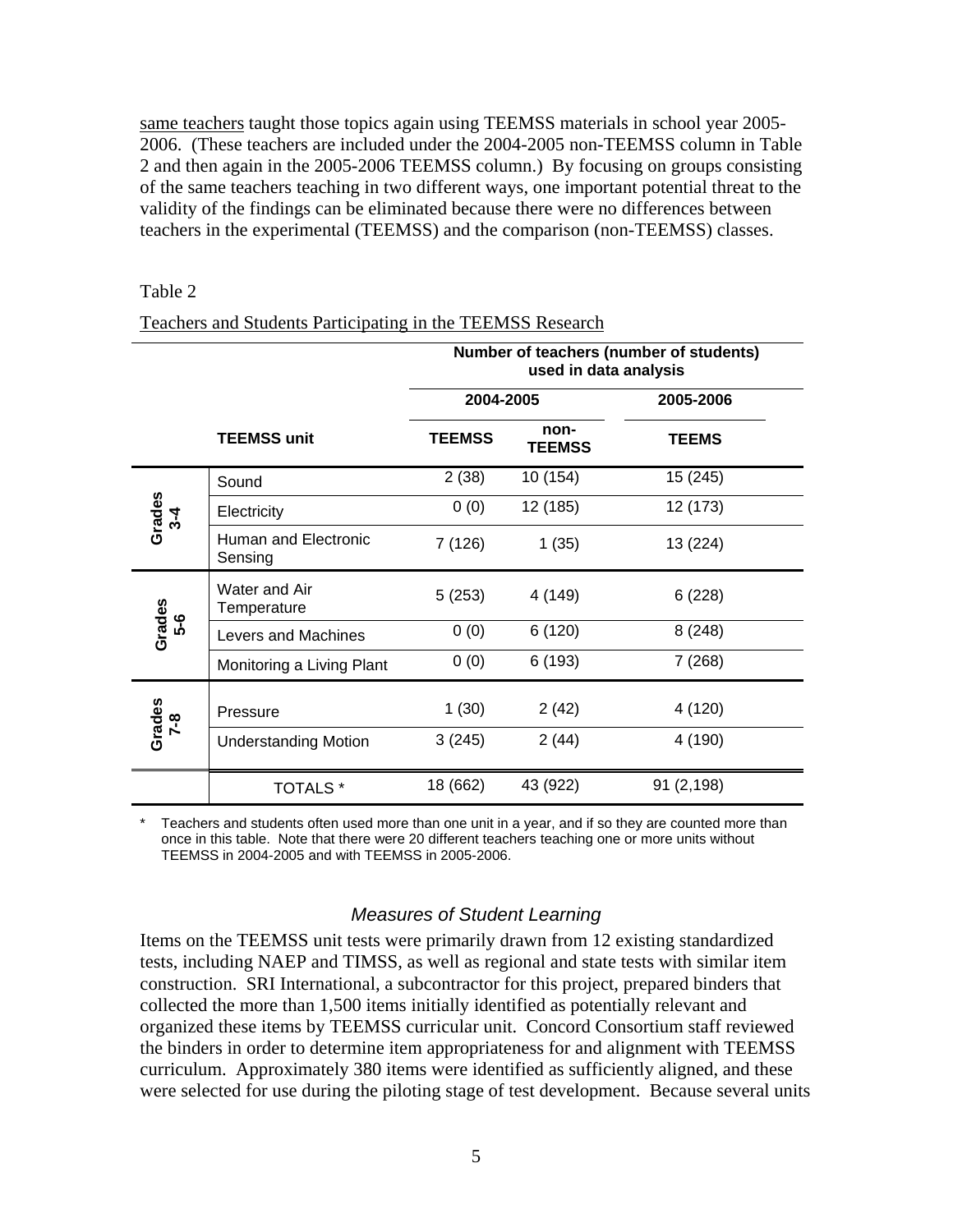still did not have adequate numbers of potential assessment items, SRI and Concord collaborated on developing unit-specific questions developed for TEEMSS2 to supplement those already collected.

The tests were piloted in November 2004. Small numbers of students were asked to "think aloud" while answering test questions in order to identify student comprehension of questions. Finally, 60-100 students from Massachusetts completed each test. Validity testing was used for multiple purposes: to select questions that were appropriate for the target grade level, to evaluate inter-rater reliability for scoring, and to compare student performance on matched pre/post variations of questions. The items that performed the best across this range of priorities were included on the final tests. (Also, a few items were included on the final forms that had not been field-tested or reviewed by the outside science expert for scientific accuracy.)

The differences between the pretest and posttest forms used in the study were minimal, limited primarily to the order of the answer choices and the presentation of slightly different surface features (e.g., changing values of temperature readings for the prompts on a multiple choice test).

SRI International was responsible for scoring student work. Scoring conformed to standard practices; namely, each rater scored a single item for all student samples before being trained, raters were then trained to score using anchor and discussion papers, raters were allowed to score actual student work only after scoring qualification samples with 80% reliability, and a minimum of 20% of student-constructed (open-ended) responses were scored by two raters whose scores were checked by a third person who resolved any discrepancies in the scores. Before the student data were analyzed, inter-rater reliability was verified for constructed response items scored by two people. The results indicated that average agreement was 74% across all units on the pretest and 76% across all units on the posttest, somewhat lower than the 80% usually desired.

Scoring was done blind. That is, the scorers did not know whether the papers they scored were pre- or post-tests, or the names of teachers or students.

## **Findings**

Both TEEMSS and non-TEEMSS students showed statistically significant gains on all eight of the unit tests (from pre- to post-). In other words students learned science content whether taught through traditional means or using TEEMSS.

For four of the units students who used TEEMSS materials showed gains that were statistically significantly higher than students who did not use the TEEMSS materials. These data are shown in Table 3 and Figure 1. The four units were sound and electricity (grades 3-4), temperature (grades 5-6), and motion (grades 7-8). The effect sizes for the four units with statistically significant differences are 0.58 (sound), 0.94 (electricity), 1.54 (temperature), and 0.49 (motion).

For the other four units for which these comparison data are available there were no statistically significant differences between students who did and did not use TEEMSS materials. Those four unit were sensors (grades 3-4), levers & machines, and monitoring a living plant (grades 5-6), and pressure (grades 7-8).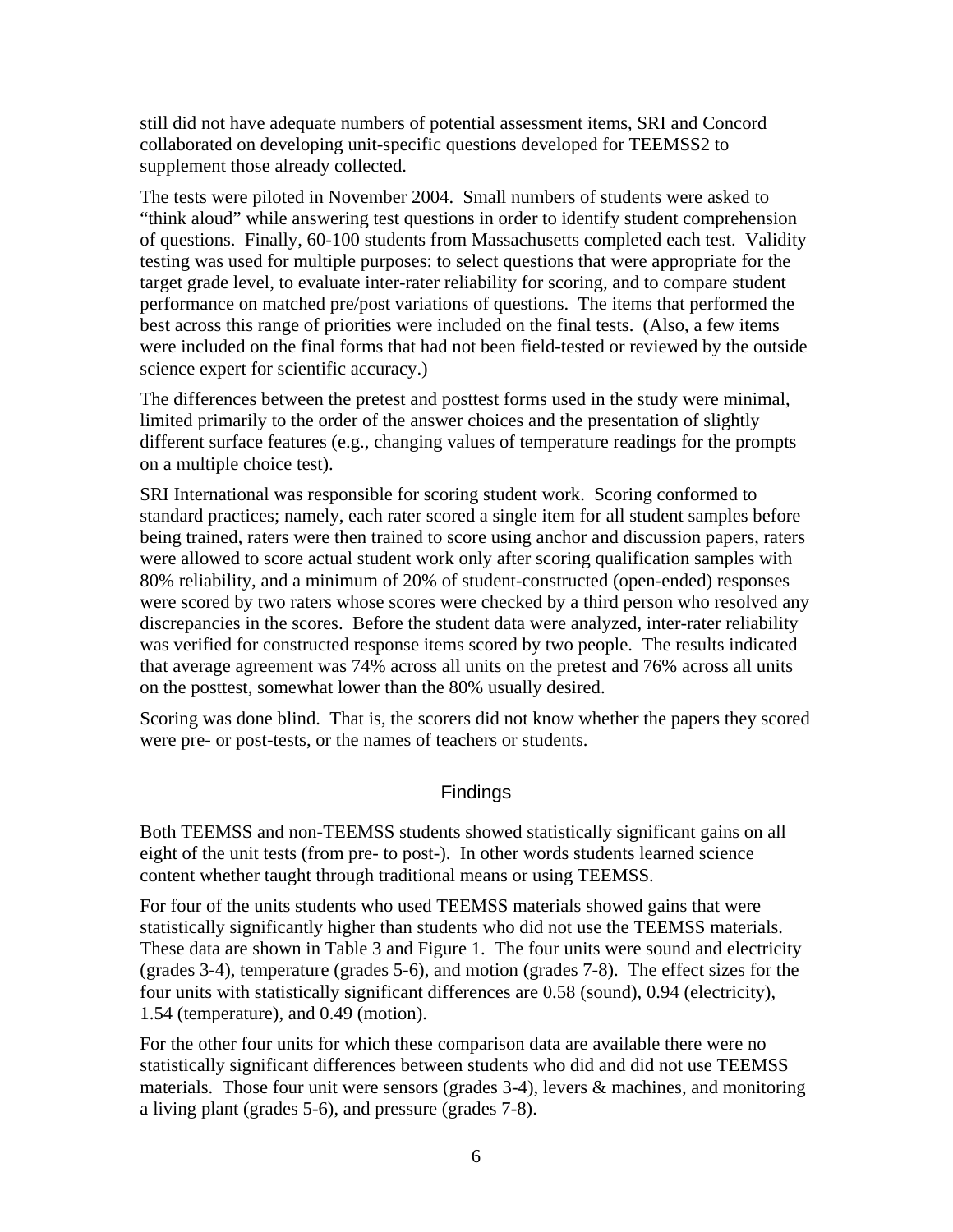# Table 3

|--|

|             |     | 2004-05<br>non-TEEMSS | 2005-06<br><b>TEEMSS</b> |                   |                                 |                              |
|-------------|-----|-----------------------|--------------------------|-------------------|---------------------------------|------------------------------|
| <b>Unit</b> | n   | Gain<br>Mean (SD)     | n                        | Gain<br>Mean (SD) | <b>Significance</b>             | <b>Effect</b><br><b>Size</b> |
| Sound       | 84  | 0.83(2.35)            | 97                       | 2.81(4.24)        | t $(152.039)=4.282$ ,<br>p<.001 | 0.58                         |
| Electricity | 57  | 2.90(3.75)            | 79                       | 6.46(3.82)        | t $(134)=5.406$ ,<br>p<.001     | 0.94                         |
| Sensing     | 19  | 1.00(2.11)            | 15                       | 2.27(2.79)        | No sig. difference              | n/a                          |
| Temperature | 55  | 2.00(4.04)            | 46                       | 8.28(4.10)        | t (99)=7.737, p<.01             | 1.54                         |
| Levers      | 104 | 1.86(2.11)            | 112                      | 1.48(2.35)        | No sig. difference              | n/a                          |
| Plants      | 119 | 1.70(3.21)            | 134                      | 1.08(2.81)        | No sig. difference              | n/a                          |
| Pressure    | 41  | 1.37(2.27)            | 120                      | 1.01(1.63)        | No sig. difference              | n/a                          |
| Motion      | 44  | 0.75(2.26)            | 55                       | 2.18(3.46)        | t (97)=2.369, p=.02             | 0.49                         |

Figure 1

Gain Scores for the *Same* Teachers in Successive Years, non-TEEMSS vs. TEEMSS



\* indicates statistically significant difference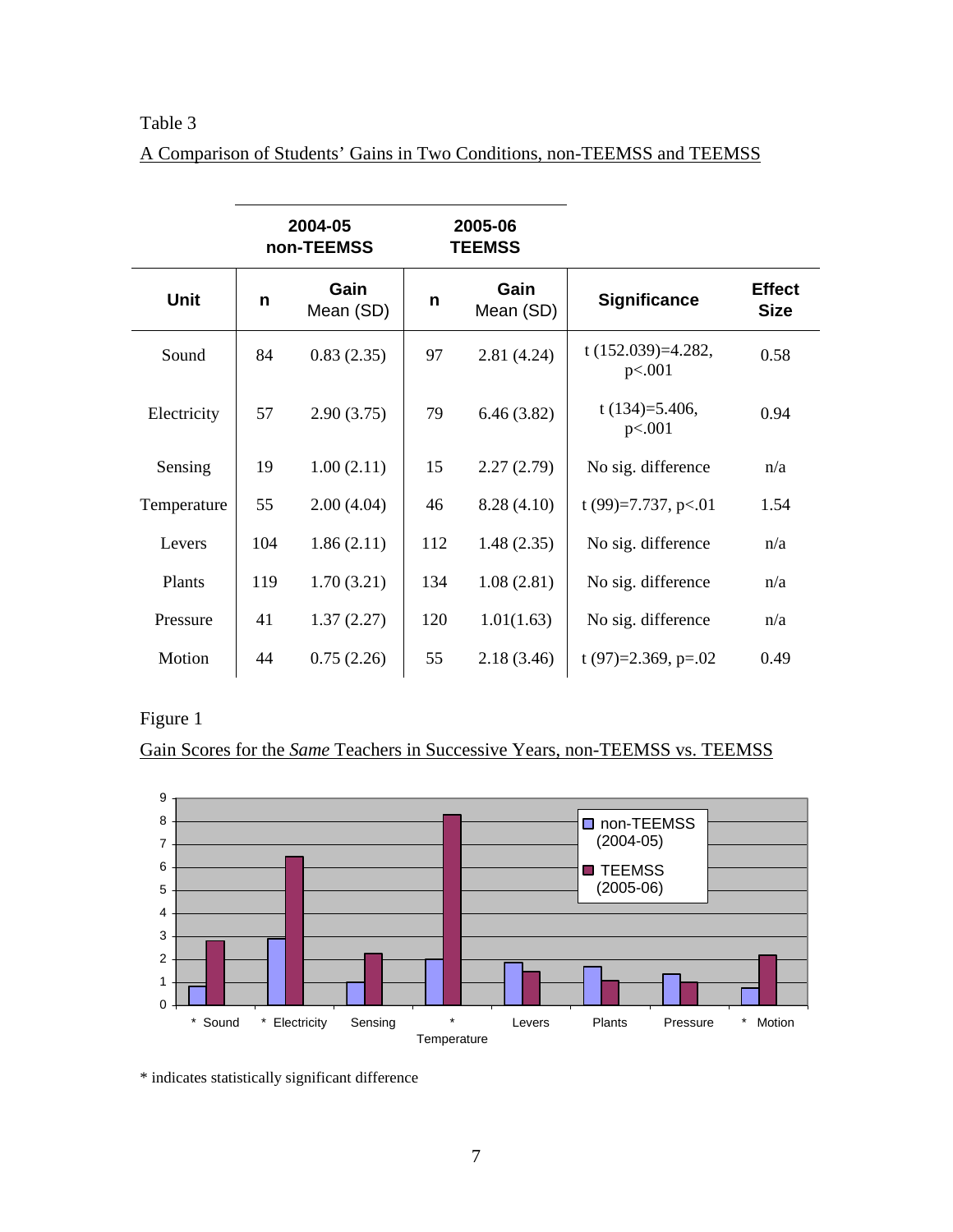## **Discussion**

Computers are becoming more common in schools than ever before. Entire states are implementing laptop programs, including Maine (which has focused on middle and high schools) and Pennsylvania (which is focusing on high schools). Many other states (including Indiana, Massachusetts, Michigan, New Hampshire, New Mexico, Texas, and Vermont) and hundreds of schools and districts are implementing "one-to-one" computing programs on a smaller scale (for further information see, for example, [http://ubiqcomputing.org](http://ubiqcomputing.org/) or [http://www.k12one2one.org/\)](http://www.k12one2one.org/).

Furthermore, virtually every school in the United States is now connected to the Internet. In fact, Internet access is available not only in almost all schools but in almost all (94%) *classrooms* (Wells, Lewis, & Greene, 2006). The rapid growth of wireless networks in schools has made it much less expensive to provide ubiquitous Internet access throughout school buildings.

In this technology-rich environment, it is important to show that technology can enhance the teaching and learning of science. Data from the TEEMSS II project demonstrates that the use of computers and probes in elementary and middle school classrooms results in substantial learning gains. For some topics, the use of computers and probes results in larger learning gains than instruction without computers and probes.

Further research and development are called for. It would be good to show learning gains in additional science topics due to technology enhanced instructional units. More development work may be needed to reach that goal. Further research is also needed to see whether technology enhanced instruction can be tied to learning gains on standardized tests, such as those that will soon be required in science under provisions of the No Child Left Behind Act of 2001.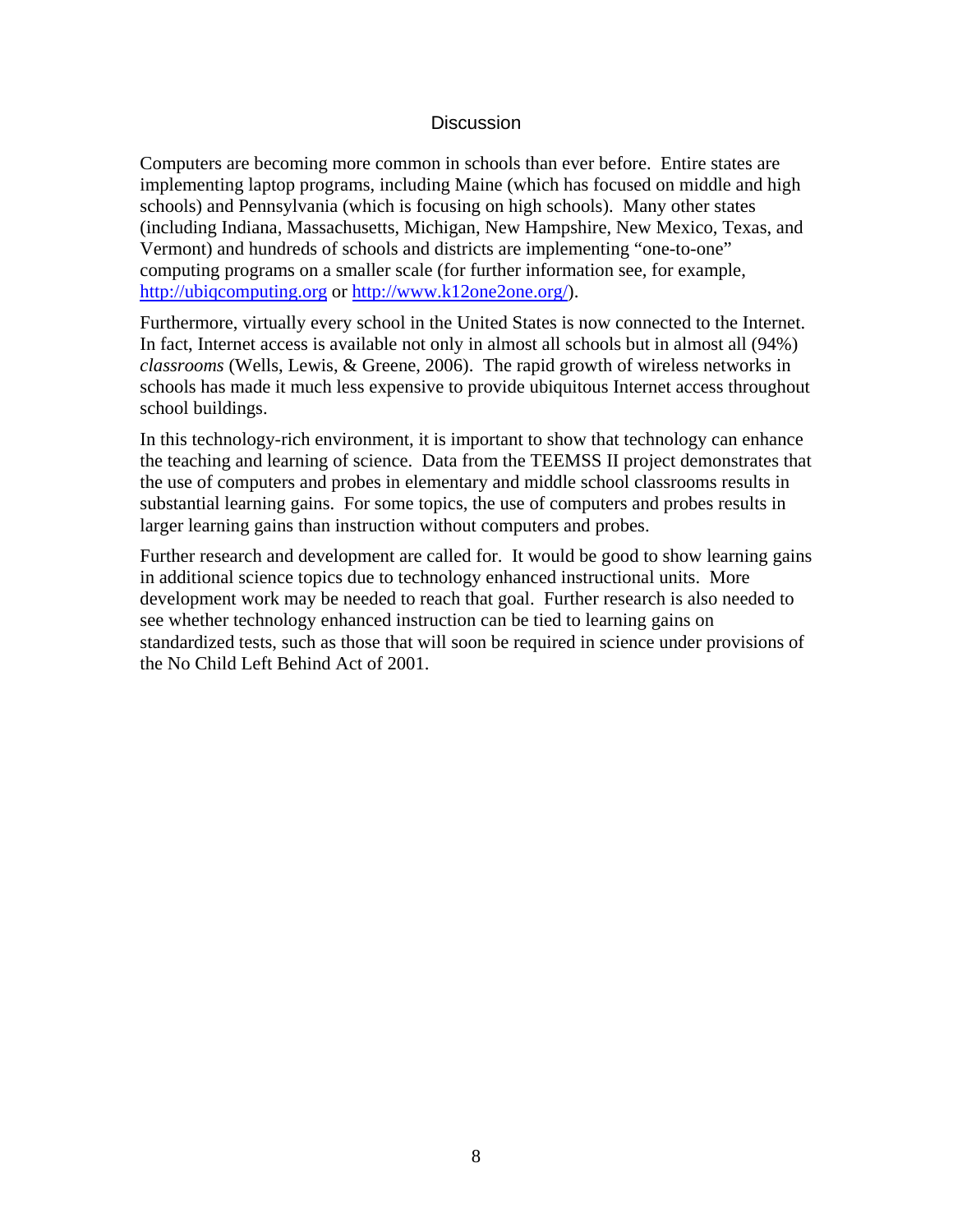#### References

- American Association for the Advancement of Science (AAAS). (1993). *Benchmarks for Science Literacy.* New York: Oxford University Press.
- Adams, D. D., & Shrum, J. W. (1990). The effects of microcomputer-based laboratory exercises on the acquisition of line graph construction and interpretation skills by high school biology students. *Journal of Research in Science Teaching*, 27(8), 777- 787.
- Beichner, R. J. (1990). The effect of simultaneous motion presentation and graph generation in a kinematics lab. *Journal of Research in Science Teaching*, 27(8), 803- 815.
- Brassell, H. (1987). The effect of real-time laboratory graphing on learning graphic representations of distance and velocity. *Journal of Research in Science Teaching*, 24(4), 385-395.
- Friedler, Y., Nachmias, R., & Linn, M. C. (1990). Learning scientific reasoning skills in microcomputer-based laboratories. *Journal of Research in Science Teaching*, 27(2), 173-191.
- Hudson, S. B., McMahon, K. C., & Overstreet, C. M. (2002). *The 2000 national survey of science and mathematics education: Compendium of tables.* Chapel Hill, NC: Horizon Research.
- Krajcik, J. S., & Layman, J. (1993). *Microcomputer-based laboratories in the science classroom. research that matters to the science teacher, no. 31*. National Association of Research on Science Teaching (NARST). (Available online at [http://www.narst.org/publications/research/microcomputer.htm\)](http://www.narst.org/publications/research/microcomputer.htm)
- Kreikemeier, P. A., Gallagher, L., Penuel, W. R., Fujii, R., Wheaton, V., & Bakia, M. (2006). *Technology Enhanced Elementary and Middle School Science II (TEEMSS II): Research Report 1*. Menlo Park, CA: SRI International.
- Laws, P. (1997). Millikan Lecture 1996: Promoting active learning based on physics education research in introductory courses. *American Journal of Physics*, 65(1).
- Linn, M. C., Layman, J. W., & Nachmias, R. (1987). Cognitive consequences of microcomputer-based laboratories: Graphing skills development. C*ontemporary Educational Psychology*, 12(3), 244-253.
- Metcalf, S. J., & Tinker, R. (2003). *TEEMSS: Technology Enhanced Elementary and Middle School Science*. Paper presented at the Annual Meeting of the National Association for Research in Science Teaching, Philadelphia, PA.
- Mokros, J., & Tinker, R. (1987). The impact of microcomputer-based labs on children's ability to interpret graphs. *Journal of Research in Science Teaching*, 24(4), 369-383.
- Nicolaou, C., Nicolaidou, I., Zacharia, Z., & Constantinou, C. (2007). Fourth graders ability to interpret graphical representations through the use of microcomputer-based labs implemented within an inquiry-based activity sequence. *Journal of Computers in Mathematics and Science Teaching,* 26(1), 75-99.